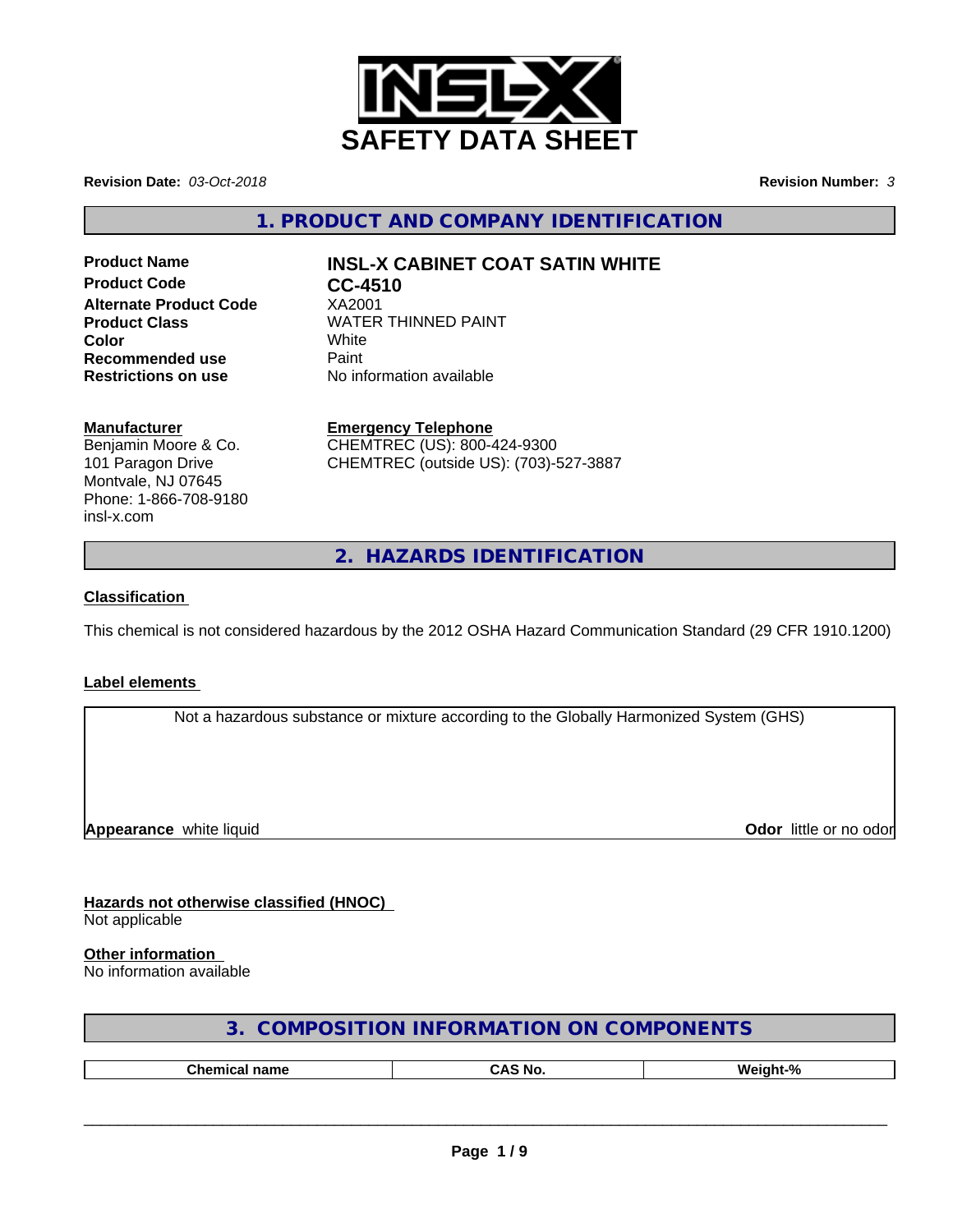| Titanium dioxide  | 13463-67-7 | n r<br>້ |
|-------------------|------------|----------|
| Nepheline syenite | 37244-96-5 |          |
| Silica, amorphous | 7631-86-9  |          |
| Ammonia           | 7664-41-7  | v.ə      |

|                                                  | 4. FIRST AID MEASURES                                                                                    |
|--------------------------------------------------|----------------------------------------------------------------------------------------------------------|
| <b>General Advice</b>                            | No hazards which require special first aid measures.                                                     |
| <b>Eye Contact</b>                               | Rinse thoroughly with plenty of water for at least 15 minutes and consult a<br>physician.                |
| <b>Skin Contact</b>                              | Wash off immediately with soap and plenty of water while removing all<br>contaminated clothes and shoes. |
| <b>Inhalation</b>                                | Move to fresh air. If symptoms persist, call a physician.                                                |
| Ingestion                                        | Clean mouth with water and afterwards drink plenty of water. Consult a physician<br>if necessary.        |
| <b>Most Important</b><br><b>Symptoms/Effects</b> | None known.                                                                                              |
| <b>Notes To Physician</b>                        | Treat symptomatically.                                                                                   |
|                                                  |                                                                                                          |

**5. FIRE-FIGHTING MEASURES**

| Flammability: 0<br><b>NFPA</b><br>Health: 1                                      | <b>Instability: 0</b><br><b>Special: Not Applicable</b>                                                                                      |  |
|----------------------------------------------------------------------------------|----------------------------------------------------------------------------------------------------------------------------------------------|--|
| Lower flammability limit:<br><b>Upper flammability limit:</b>                    | Not applicable<br>Not applicable                                                                                                             |  |
| <b>Flammability Limits In Air</b>                                                |                                                                                                                                              |  |
| <b>Flash Point Data</b><br>Flash Point (°F)<br>Flash Point (°C)<br><b>Method</b> | Not applicable<br>Not applicable<br>Not applicable                                                                                           |  |
| <b>Sensitivity To Static Discharge</b>                                           | No.                                                                                                                                          |  |
| <b>Sensitivity To Mechanical Impact</b>                                          | No.                                                                                                                                          |  |
| <b>Specific Hazards Arising From The Chemical</b>                                | Closed containers may rupture if exposed to fire or<br>extreme heat.                                                                         |  |
| <b>Protective Equipment And Precautions For</b><br><b>Firefighters</b>           | As in any fire, wear self-contained breathing apparatus<br>pressure-demand, MSHA/NIOSH (approved or equivalent)<br>and full protective gear. |  |
| <b>Suitable Extinguishing Media</b>                                              | Use extinguishing measures that are appropriate to local<br>circumstances and the surrounding environment.                                   |  |
|                                                                                  |                                                                                                                                              |  |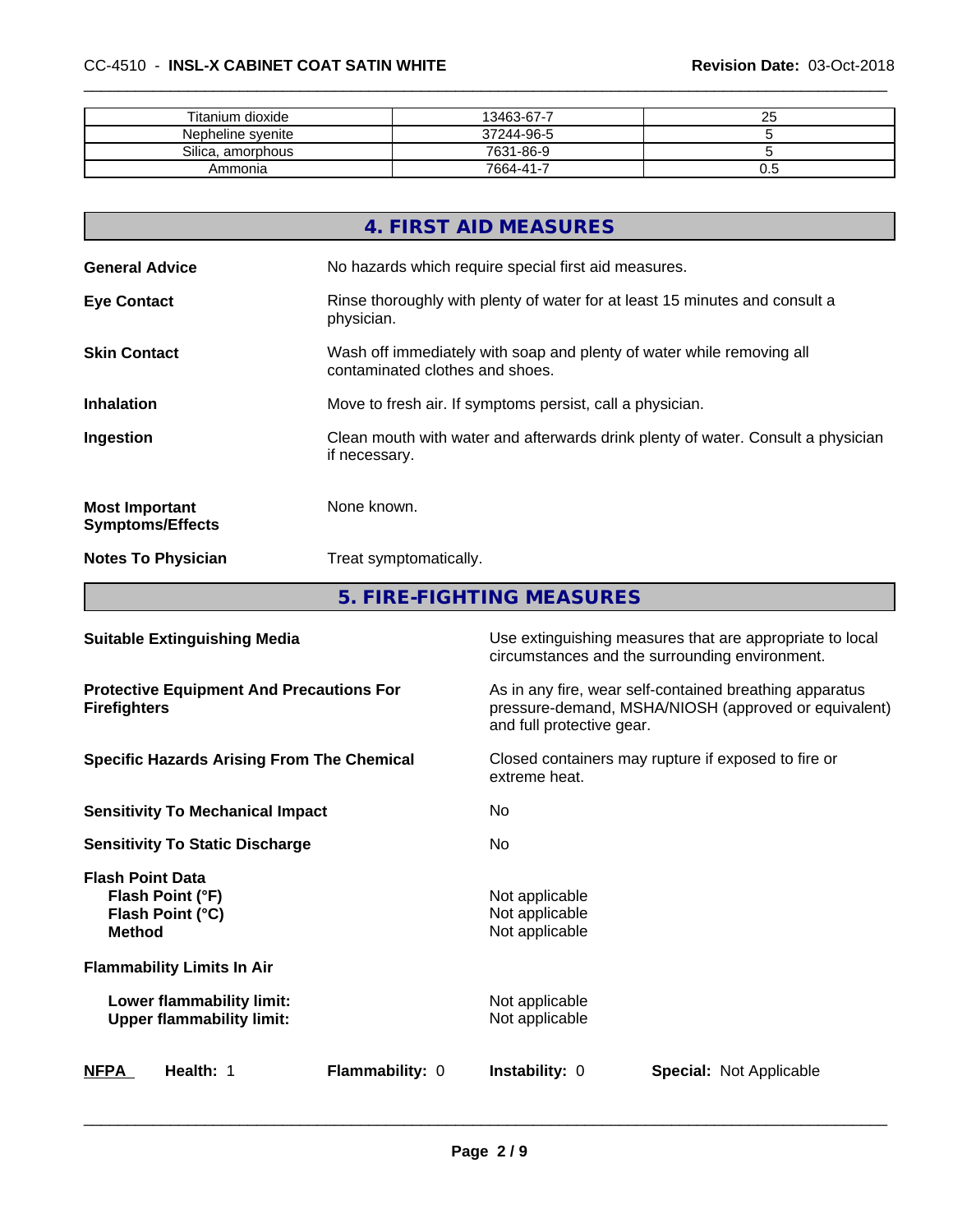#### **NFPA Legend**

- 0 Not Hazardous
- 1 Slightly
- 2 Moderate
- 3 High
- 4 Severe

*The ratings assigned are only suggested ratings, the contractor/employer has ultimate responsibilities for NFPA ratings where this system is used.*

*Additional information regarding the NFPA rating system is available from the National Fire Protection Agency (NFPA) at www.nfpa.org.*

# **6. ACCIDENTAL RELEASE MEASURES**

| <b>Personal Precautions</b>                                                                                                            | Avoid contact with skin, eyes and clothing. Ensure adequate ventilation.                                                                                                         |  |
|----------------------------------------------------------------------------------------------------------------------------------------|----------------------------------------------------------------------------------------------------------------------------------------------------------------------------------|--|
| <b>Other Information</b>                                                                                                               | Prevent further leakage or spillage if safe to do so.                                                                                                                            |  |
| <b>Environmental precautions</b>                                                                                                       | See Section 12 for additional Ecological Information.                                                                                                                            |  |
| Soak up with inert absorbent material. Sweep up and shovel into suitable<br><b>Methods for Cleaning Up</b><br>containers for disposal. |                                                                                                                                                                                  |  |
|                                                                                                                                        | 7. HANDLING AND STORAGE                                                                                                                                                          |  |
| <b>Handling</b>                                                                                                                        | Avoid contact with skin, eyes and clothing. Avoid breathing vapors, spray mists or<br>sanding dust. In case of insufficient ventilation, wear suitable respiratory<br>equipment. |  |
| <b>Storage</b>                                                                                                                         | Keep container tightly closed. Keep out of the reach of children.                                                                                                                |  |
| <b>Incompatible Materials</b>                                                                                                          | No information available                                                                                                                                                         |  |

# **8. EXPOSURE CONTROLS/PERSONAL PROTECTION**

# **Exposure Limits**

| <b>Chemical name</b> | <b>ACGIH TLV</b>  | <b>OSHA PEL</b>           |
|----------------------|-------------------|---------------------------|
| Titanium dioxide     | 10 mg/m $3$ - TWA | 15 mg/m $3$ - TWA         |
| Silica, amorphous    | N/E               | 20 mppcf - TWA            |
| Ammonia              | 25 ppm - TWA      | 50 ppm - TWA              |
|                      | 35 ppm - STEL     | $35 \text{ mg/m}^3$ - TWA |

#### **Legend**

ACGIH - American Conference of Governmental Industrial Hygienists Exposure Limits OSHA - Occupational Safety & Health Administration Exposure Limits N/E - Not Established

**Engineering Measures** Ensure adequate ventilation, especially in confined areas.

# **Personal Protective Equipment**

| <b>Eye/Face Protection</b>    | Safety glasses with side-shields.                                        |
|-------------------------------|--------------------------------------------------------------------------|
| <b>Skin Protection</b>        | Protective gloves and impervious clothing.                               |
| <b>Respiratory Protection</b> | In case of insufficient ventilation wear suitable respiratory equipment. |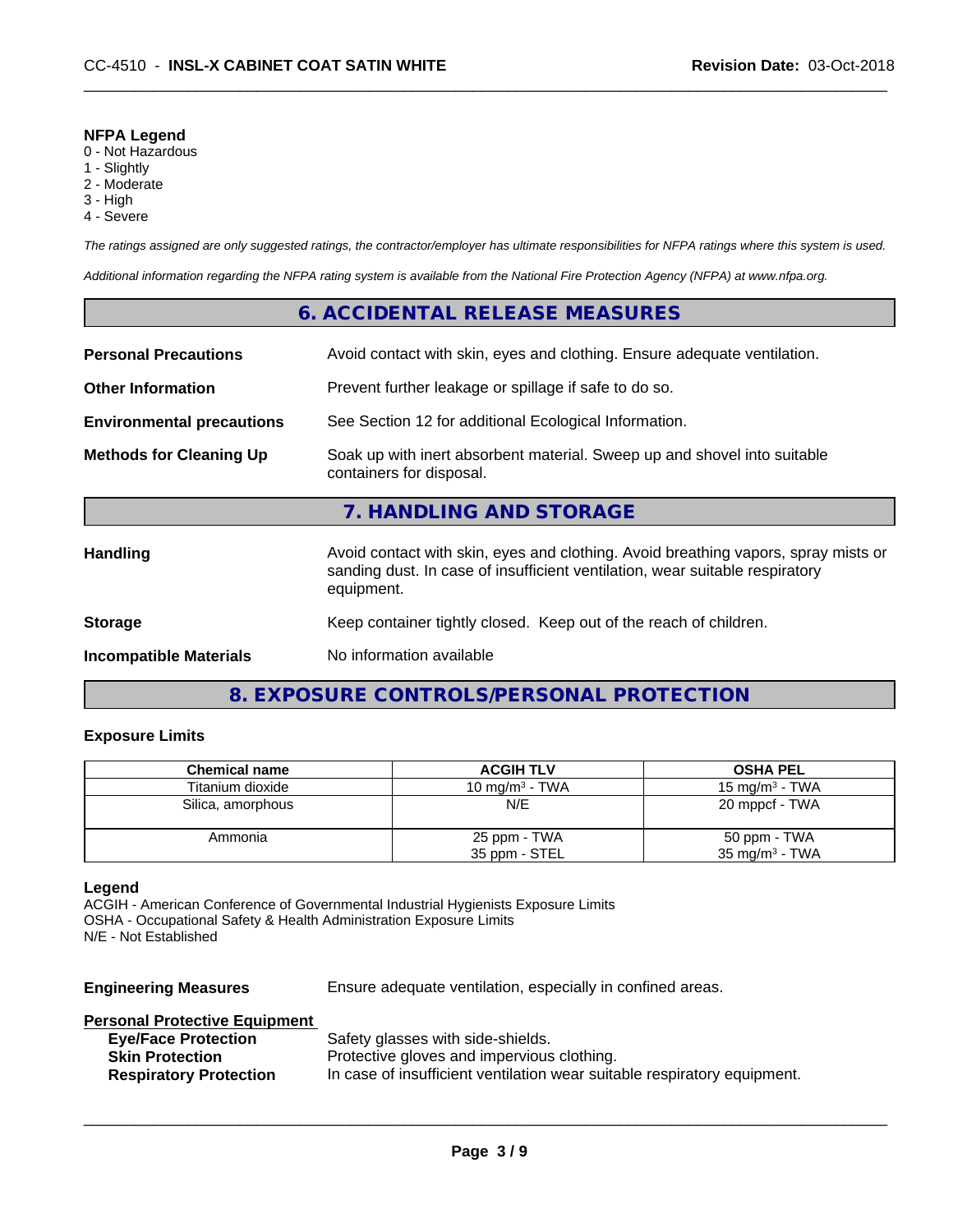**Hygiene Measures** Avoid contact with skin, eyes and clothing. Remove and wash contaminated clothing before re-use. Wash thoroughly after handling.

# **9. PHYSICAL AND CHEMICAL PROPERTIES**

**Appearance** white liquid<br> **Odor** little or no o **Odor Threshold** No information available **Density (Ibs/gal)** 10.3 - 10.6<br> **Specific Gravity** 1.23 - 1.27 **Specific Gravity pH**<br>
Viscosity (cps) The Contract of the Contract of the Viscosity (cps) and Viscosity (cps) **Solubility(ies)** No information available **Water solubility** No information available **Evaporation Rate Conservation Rate** No information available<br> **Vapor pressure @20 °C (kPa)** No information available **Vapor pressure @20 °C (kPa) Vapor density**<br> **We Solids** (*We Solids* (*We Solids* (*We Solids* (*Me )* (*A)* (*A)* (*A)* (*A)* (*A)* (*A)* (*A)* (*A)* (*A)* (*A)* (*A)* (*A)* (*A)* (*A)* (*A)* (*A)* (*A)* (*A)* (*A)* (*A)* (*A)* (*A)* (*A)* (*A)* ( **Wt. % Solids** 40 - 50 **Vol. % Solids Wt. % Volatiles 50 - 60<br>
<b>Vol. % Volatiles** 50 - 70<br> **Sol. % Volatiles** 50 - 70 **Vol. % Volatiles VOC Regulatory Limit (g/L)** < 50 **Boiling Point (°F)** 212 **Boiling Point**  $(^{\circ}C)$  100 **Freezing Point (°F)** 32 **Freezing Point (°C)** 0 **Flash Point (°F)**<br> **Flash Point (°C)**<br> **Flash Point (°C)**<br> **C Flash Point (°C)**<br>Method **Flammability** (solid, gas) **Upper flammability limit:**<br> **Lower flammability limit:** Not applicable Not applicable **Lower flammability limit:**<br> **Autoignition Temperature (°F)** Not applicable have not available **Autoignition Temperature (°F) Autoignition Temperature (°C)** No information available **Decomposition Temperature (°F)** No information available **Decomposition Temperature (°C)** No information available **Partition coefficient** and the settlement of the settlement of the No information available

**Odor** little or no odor **Viscosity (cps)** No information available **Not applicable**<br>Not applicable

# **10. STABILITY AND REACTIVITY**

| <b>Reactivity</b>                         | Not Applicable                           |
|-------------------------------------------|------------------------------------------|
| <b>Chemical Stability</b>                 | Stable under normal conditions.          |
| <b>Conditions to avoid</b>                | Prevent from freezing.                   |
| <b>Incompatible Materials</b>             | No materials to be especially mentioned. |
| <b>Hazardous Decomposition Products</b>   | None under normal use.                   |
| <b>Possibility of hazardous reactions</b> | None under normal conditions of use.     |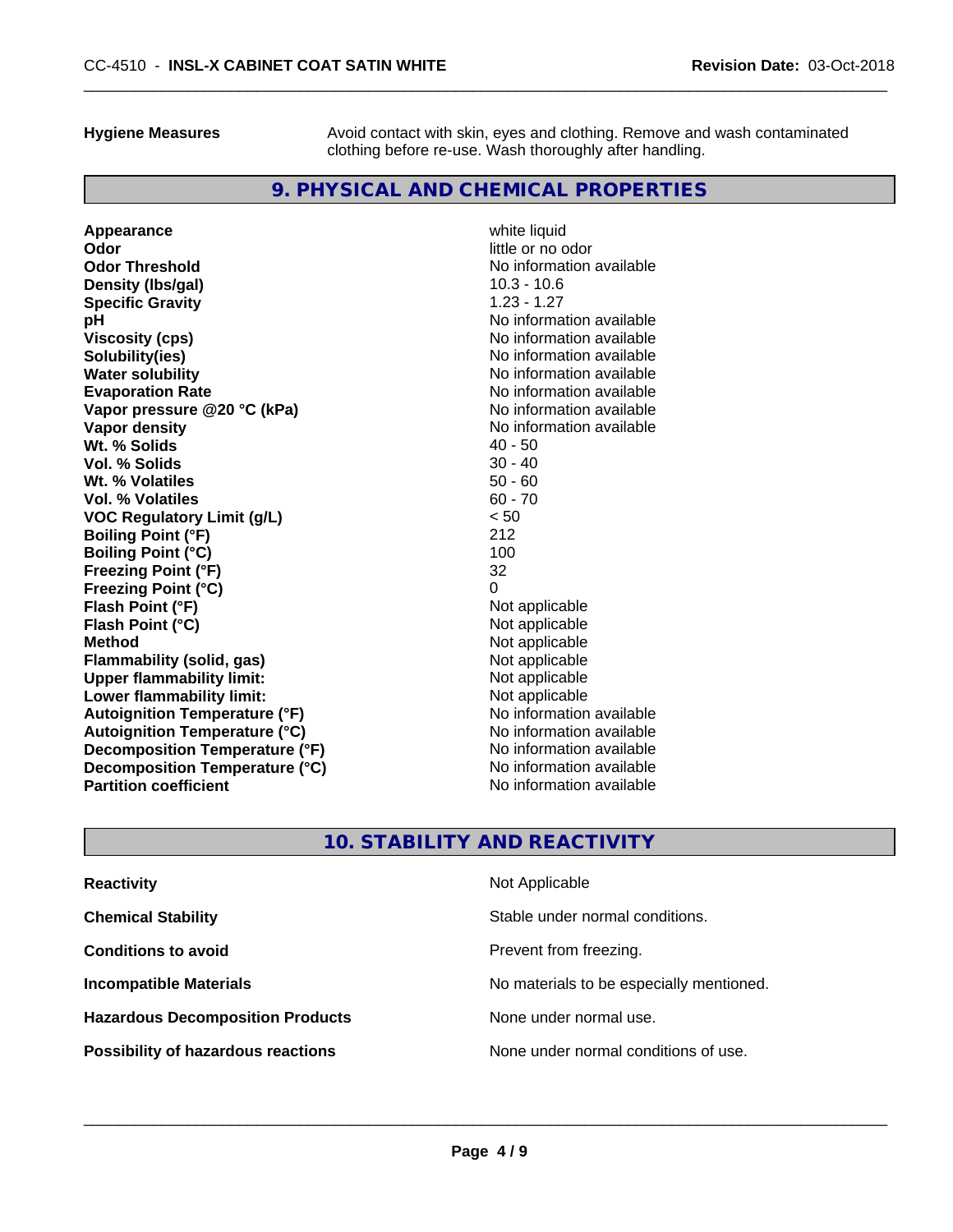# **11. TOXICOLOGICAL INFORMATION**

| <b>Product Information</b>                                                                                                                                                                                                                                                                                                                                   |                                                                                                                                                                                                                                                                                                                                                                                                                                                                 |
|--------------------------------------------------------------------------------------------------------------------------------------------------------------------------------------------------------------------------------------------------------------------------------------------------------------------------------------------------------------|-----------------------------------------------------------------------------------------------------------------------------------------------------------------------------------------------------------------------------------------------------------------------------------------------------------------------------------------------------------------------------------------------------------------------------------------------------------------|
| Information on likely routes of exposure                                                                                                                                                                                                                                                                                                                     |                                                                                                                                                                                                                                                                                                                                                                                                                                                                 |
| <b>Principal Routes of Exposure</b>                                                                                                                                                                                                                                                                                                                          | Eye contact, skin contact and inhalation.                                                                                                                                                                                                                                                                                                                                                                                                                       |
| <b>Acute Toxicity</b>                                                                                                                                                                                                                                                                                                                                        |                                                                                                                                                                                                                                                                                                                                                                                                                                                                 |
| <b>Product Information</b>                                                                                                                                                                                                                                                                                                                                   | No information available                                                                                                                                                                                                                                                                                                                                                                                                                                        |
|                                                                                                                                                                                                                                                                                                                                                              | Symptoms related to the physical, chemical and toxicological characteristics                                                                                                                                                                                                                                                                                                                                                                                    |
| <b>Symptoms</b>                                                                                                                                                                                                                                                                                                                                              | No information available                                                                                                                                                                                                                                                                                                                                                                                                                                        |
|                                                                                                                                                                                                                                                                                                                                                              | Delayed and immediate effects as well as chronic effects from short and long-term exposure                                                                                                                                                                                                                                                                                                                                                                      |
| Eye contact<br><b>Skin contact</b><br><b>Inhalation</b>                                                                                                                                                                                                                                                                                                      | May cause slight irritation.<br>Substance may cause slight skin irritation. Prolonged or repeated contact may dry<br>skin and cause irritation.<br>May cause irritation of respiratory tract.                                                                                                                                                                                                                                                                   |
| Ingestion<br><b>Sensitization</b><br><b>Neurological Effects</b><br><b>Mutagenic Effects</b><br><b>Reproductive Effects</b><br><b>Developmental Effects</b><br><b>Target organ effects</b><br><b>STOT - single exposure</b><br><b>STOT - repeated exposure</b><br>Other adverse effects<br><b>Aspiration Hazard</b><br><b>Numerical measures of toxicity</b> | Ingestion may cause gastrointestinal irritation, nausea, vomiting and diarrhea.<br>No information available<br>No information available.<br>No information available.<br>No information available.<br>No information available.<br>No information available.<br>No information available.<br>No information available.<br>No information available.<br>No information available<br>The following values are calculated based on chapter 3.1 of the GHS document |
| <b>ATEmix (oral)</b><br><b>ATEmix (dermal)</b><br><b>ATEmix (inhalation-dust/mist)</b>                                                                                                                                                                                                                                                                       | 44892 mg/kg<br>181788 mg/kg<br>343.2 mg/L                                                                                                                                                                                                                                                                                                                                                                                                                       |
| <b>Component Information</b>                                                                                                                                                                                                                                                                                                                                 |                                                                                                                                                                                                                                                                                                                                                                                                                                                                 |
| Titanium dioxide<br>LD50 Oral: > 10000 mg/kg (Rat)<br>Silica, amorphous<br>LD50 Oral: $>$ 5000 mg/kg (Rat)<br>LD50 Dermal: 2,000 mg/kg (Rabbit)<br>LC50 Inhalation (Dust): $> 2$ mg/L<br>Ammonia<br>LC50 Inhalation (Vapor): 2000 ppm (Rat, 4 hr.)                                                                                                           |                                                                                                                                                                                                                                                                                                                                                                                                                                                                 |
| Carcinogenicity                                                                                                                                                                                                                                                                                                                                              | The information below indicates whether each agency has listed any ingredient as a carcinogen:.                                                                                                                                                                                                                                                                                                                                                                 |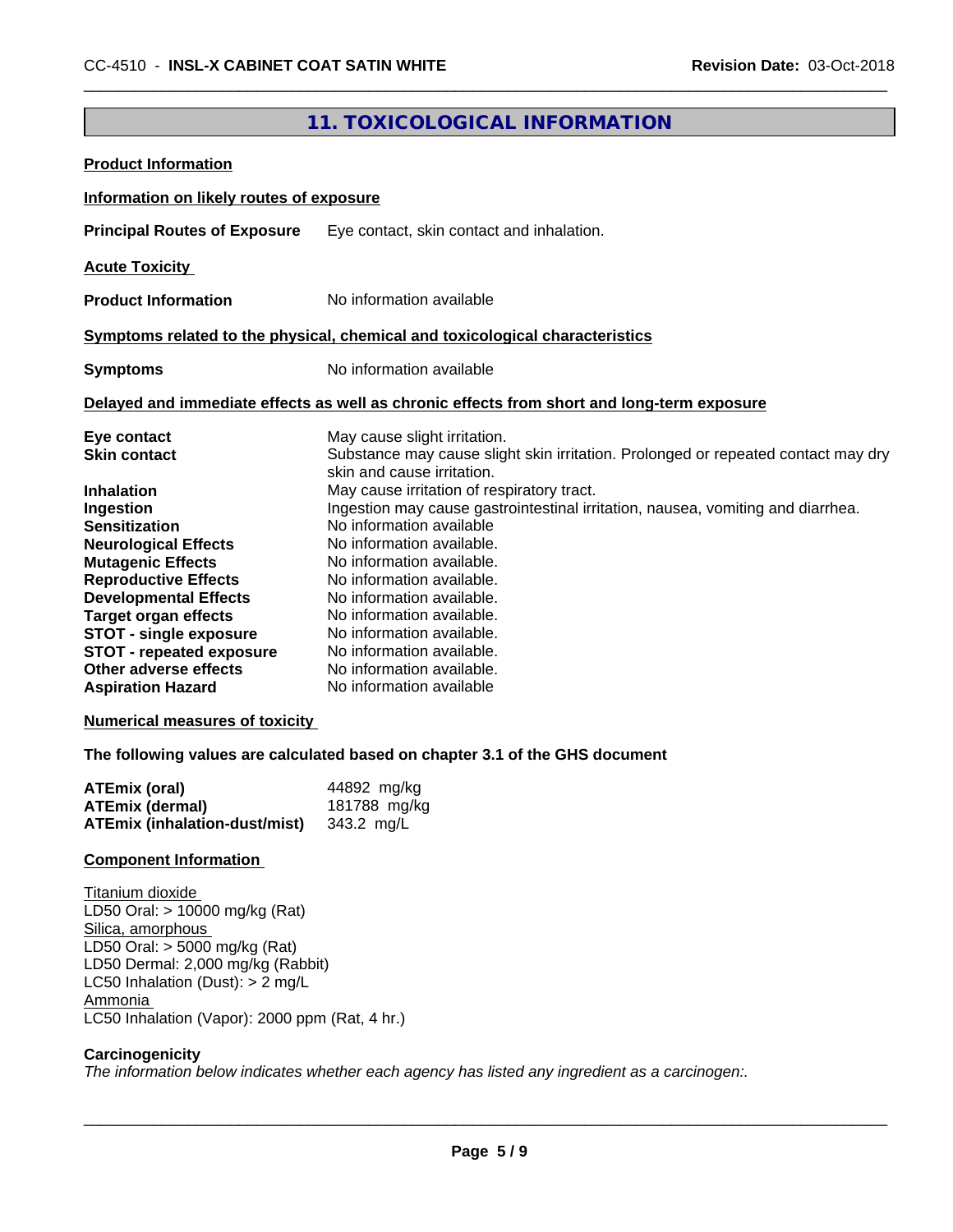| <b>Chemical name</b>         | <b>IARC</b>          | <b>NTP</b> | <b>OSHA</b> |
|------------------------------|----------------------|------------|-------------|
|                              | 2B<br>Possible Human |            | Listed      |
| .<br>n dioxide<br>, Titanıum | Carcinoɑen           |            |             |

• Although IARC has classified titanium dioxide as possibly carcinogenic to humans (2B), their summary concludes: "No significant exposure to titanium dioxide is thought to occur during the use of products in which titanium dioxide is bound to other materials, such as paint."

#### **Legend**

IARC - International Agency for Research on Cancer NTP - National Toxicity Program OSHA - Occupational Safety & Health Administration

**12. ECOLOGICAL INFORMATION**

# **Ecotoxicity Effects**

The environmental impact of this product has not been fully investigated.

#### **Product Information**

# **Acute Toxicity to Fish**

No information available

### **Acute Toxicity to Aquatic Invertebrates**

No information available

#### **Acute Toxicity to Aquatic Plants**

No information available

#### **Persistence / Degradability**

No information available.

#### **Bioaccumulation**

No information available.

#### **Mobility in Environmental Media**

No information available.

#### **Ozone**

No information available

#### **Component Information**

#### **Acute Toxicity to Fish**

Titanium dioxide  $LC50:$  > 1000 mg/L (Fathead Minnow - 96 hr.)

#### **Acute Toxicity to Aquatic Invertebrates**

No information available

#### **Acute Toxicity to Aquatic Plants**

No information available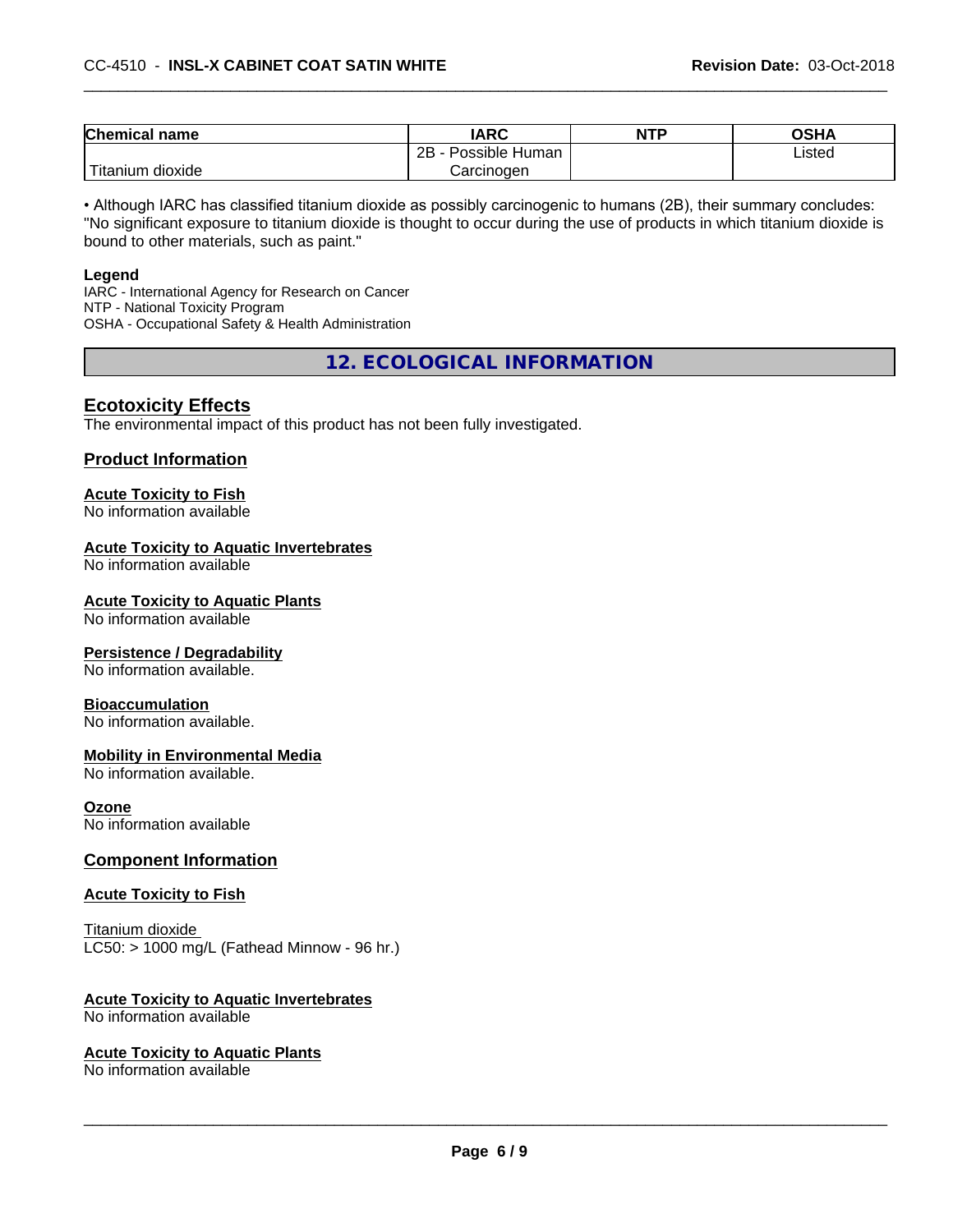#### **13. DISPOSAL CONSIDERATIONS**

**Waste Disposal Method** Dispose of in accordance with federal, state, and local regulations. Local requirements may vary, consult your sanitation department or state-designated environmental protection agency for more disposal options.

#### **14. TRANSPORT INFORMATION**

**DOT** Not regulated

**ICAO / IATA** Not regulated

**IMDG / IMO** Not regulated

**15. REGULATORY INFORMATION**

# **International Inventories**

| <b>TSCA: United States</b> | Yes - All components are listed or exempt. |
|----------------------------|--------------------------------------------|
| <b>DSL: Canada</b>         | Yes - All components are listed or exempt. |

# **Federal Regulations**

#### **SARA 311/312 hazardous categorization**

| Acute health hazard               | Nο |  |
|-----------------------------------|----|--|
| Chronic Health Hazard             | Nο |  |
| Fire hazard                       | Nο |  |
| Sudden release of pressure hazard | Nο |  |
| Reactive Hazard                   | Nο |  |

#### **SARA 313**

Section 313 of Title III of the Superfund Amendments and Reauthorization Act of 1986 (SARA). This product contains a chemical or chemicals which are subject to the reporting requirements of the Act and Title 40 of the Code of Federal Regulations, Part 372:

*None*

**Clean Air Act,Section 112 Hazardous Air Pollutants (HAPs) (see 40 CFR 61)**

This product contains the following HAPs:

*None*

# **US State Regulations**

### **California Proposition 65**

**AVIMARNING:** Cancer and Reproductive Harm– www.P65warnings.ca.gov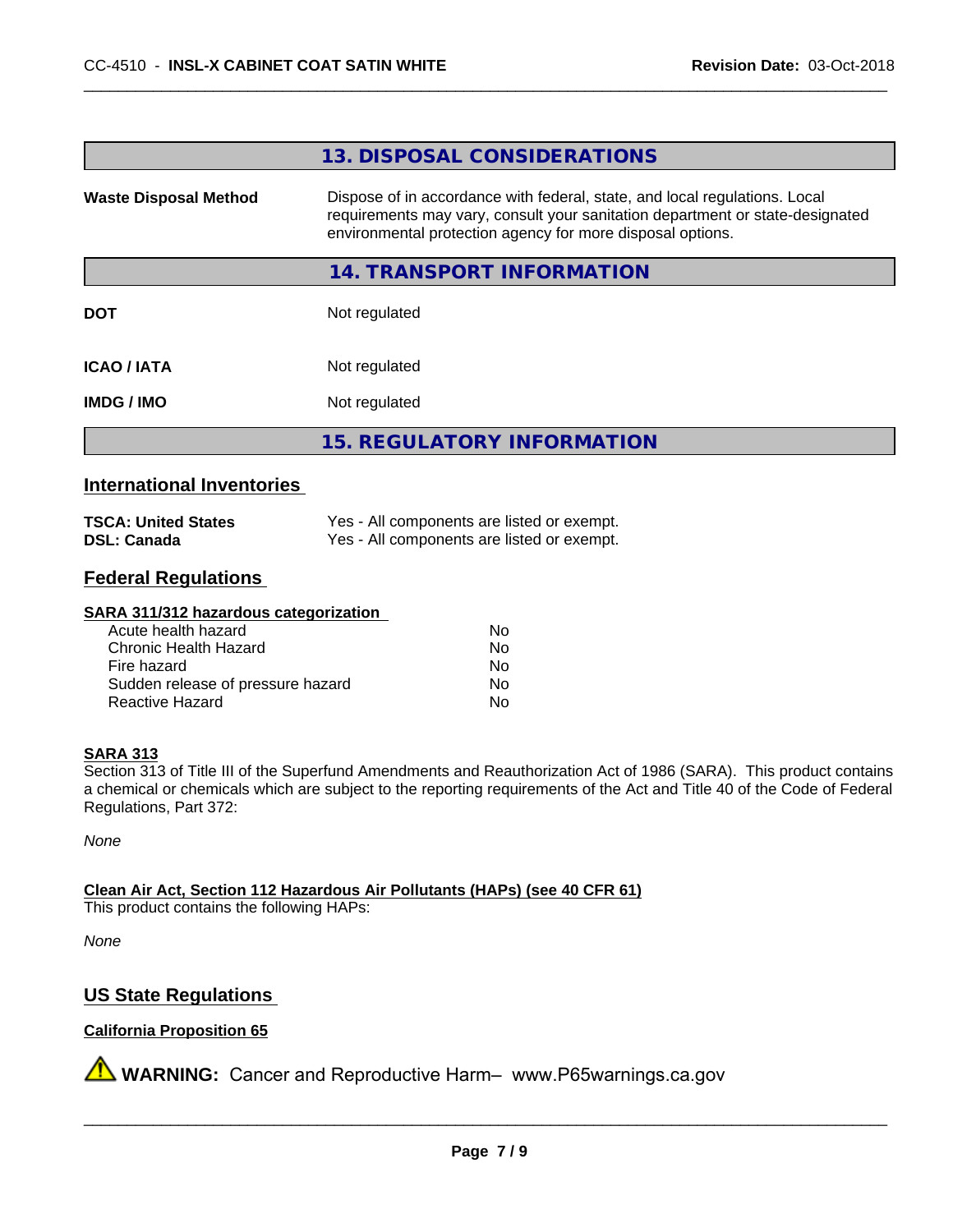#### **State Right-to-Know**

| name<br>hemical                 | 1.0.0110<br>Ma<br>saunus <del>c</del> us | ∴Jerse<br>Ne۱ | avlvan<br>anıa |
|---------------------------------|------------------------------------------|---------------|----------------|
| --<br>dioxide<br>l itanium.     |                                          |               |                |
| <b>-</b><br>Silica<br>amorphous |                                          |               |                |

#### **Legend**

X - Listed

| <b>16. OTHER INFORMATION</b>                                                                                                                          |                                                    |                                                                            |                      |                                                                                                                                               |
|-------------------------------------------------------------------------------------------------------------------------------------------------------|----------------------------------------------------|----------------------------------------------------------------------------|----------------------|-----------------------------------------------------------------------------------------------------------------------------------------------|
| HMIS -                                                                                                                                                | Health: 1                                          | <b>Flammability: 0</b>                                                     | <b>Reactivity: 0</b> | $PPE: -$                                                                                                                                      |
| <b>HMIS Legend</b><br>0 - Minimal Hazard<br>1 - Slight Hazard<br>2 - Moderate Hazard<br>3 - Serious Hazard<br>4 - Severe Hazard<br>* - Chronic Hazard |                                                    |                                                                            |                      |                                                                                                                                               |
|                                                                                                                                                       | present under the actual normal conditions of use. | X - Consult your supervisor or S.O.P. for "Special" handling instructions. |                      | Note: The PPE rating has intentionally been left blank. Choose appropriate PPE that will protect employees from the hazards the material will |

*Caution: HMISÒ ratings are based on a 0-4 rating scale, with 0 representing minimal hazards or risks, and 4 representing significant hazards or risks. Although HMISÒ ratings are not required on MSDSs under 29 CFR 1910.1200, the preparer, has chosen to provide them. HMISÒ ratings are to be used only in conjunction with a fully implemented HMISÒ program by workers who have received appropriate HMISÒ training. HMISÒ is a registered trade and service mark of the NPCA. HMISÒ materials may be purchased exclusively from J. J. Keller (800) 327-6868.*

 **WARNING!** If you scrape, sand, or remove old paint, you may release lead dust. LEAD IS TOXIC. EXPOSURE TO LEAD DUST CAN CAUSE SERIOUS ILLNESS, SUCH AS BRAIN DAMAGE, ESPECIALLY IN CHILDREN. PREGNANT WOMEN SHOULD ALSO AVOID EXPOSURE.Wear a NIOSH approved respirator to control lead exposure. Clean up carefully with a HEPA vacuum and a wet mop. Before you start, find out how to protect yourself and your family by contacting the National Lead Information Hotline at 1-800-424-LEAD or log on to www.epa.gov/lead.

| <b>Prepared By</b>      | <b>Product Stewardship Department</b><br>Benjamin Moore & Co.<br>101 Paragon Drive<br>Montvale, NJ 07645<br>800-225-5554 |
|-------------------------|--------------------------------------------------------------------------------------------------------------------------|
| <b>Revision Date:</b>   | 03-Oct-2018                                                                                                              |
| <b>Revision Summary</b> | Not available                                                                                                            |

#### Disclaimer

The information contained herein is presented in good faith and believed to be accurate as of the effective date shown above. This information is furnished without warranty of any kind. Employers should use this information only as a **supplement to other information gathered by them and must make independent determination of suitability and** completeness of information from all sources to assure proper use of these materials and the safety and health of employees. Any use of this data and information must be determined by the user to be in accordance with applicable